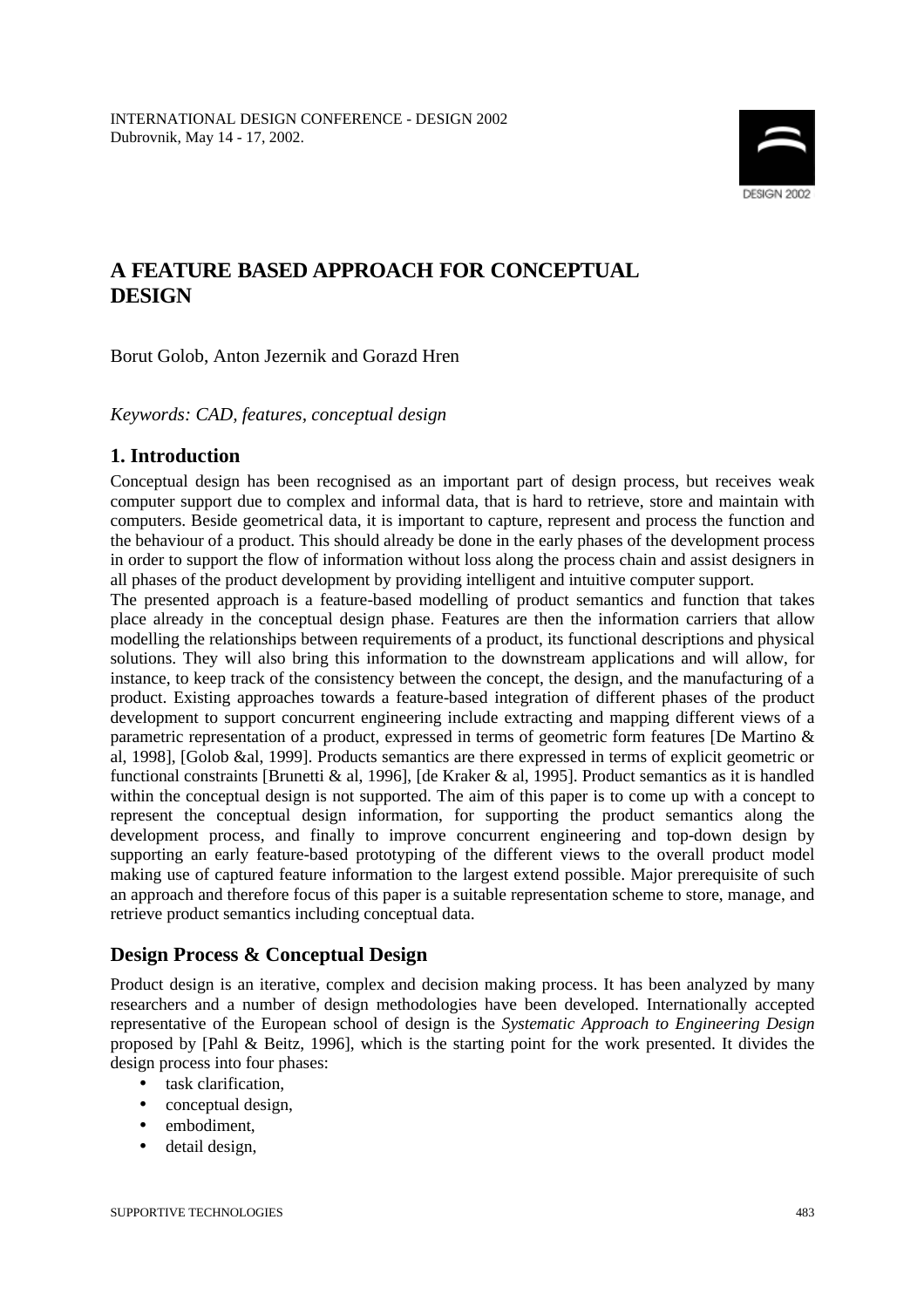after which certain decisions will have been made. The steps between the phases are approximate and are based on iteration and recursion.

The first phase addresses the clarification of the design task and results in a detailed design specification. The second phase is that of the conceptual design, shown on Fig. 1. It starts by an analysis of the specification in order to identify the essential problems to be solved. The design problem is then formulated in an abstract, solution-neutral form. This makes the solution space as wide as possible, in order to avoid prejudices that may tempt the designer to decide on a certain solution before other alternatives have been considered. The problem may then be decomposed into sub-problems and function structures established. Solutions to the subfunctions are then sought. This process is supported by creative, conventional and systematic methods. Morphological matrices are used to combine sub-function solutions into system solutions. Afterwards, promising system solutions are further developed into concept variants. Finally, use-value analysis is used to evaluate the concept variants, and the "best" concept is selected for further development. Systematic approach emphasizes heavily the importance of decision taken in the conceptual design phase, because it is very difficult to correct



**Figure 1. Steps of conceptual design** 

fundamental shortcomings of the concept in the later design phases - embodiment and detail design. The concept design phase is followed by the embodiment design phase. A feature-based approach to embodiment design has been reported in [Bachmann & al, 1993]. During this phase the designer develops the layout and the form of the final system. It is also the phase where CAE and simulation software are typically used nowadays, even if due to the shortcomings of today's CAx systems engineers have to start with modelling details in CAD in order to perform analyses. Support to the embodiment design is provided by means of rules, principles and guidelines. Finally, in the detail design phase, detailed product models (e.g., CAD models, and production documents) are completed.

# **3. Feature definition**

According to the results of FEMEX (Feature Modelling Experts) working group, (see, for instance, [Vajna & Podehl, 1998]) a feature is defined as follows: A feature is an information unit (element) representing a region of interest within a product. It is described by an aggregation of properties of a product. The description contains the relevant properties including their values and their relations (structure and constraints). Furthermore, it is defined in the scope of a specific view onto the product description with respect to the classes of properties and to the phases of the product life-cycle. Finally, a feature is described by properties out of several different classes of properties, thus relating these (classes of) properties to one another. There are four special aspects in the definition above: (1) It is necessary to find a structure of properties suitable to express conceptual design information like function, working principle, physical effects, and solution principles in terms of such product properties. (2) A feature is not limited to physical elements and exists only in the world of information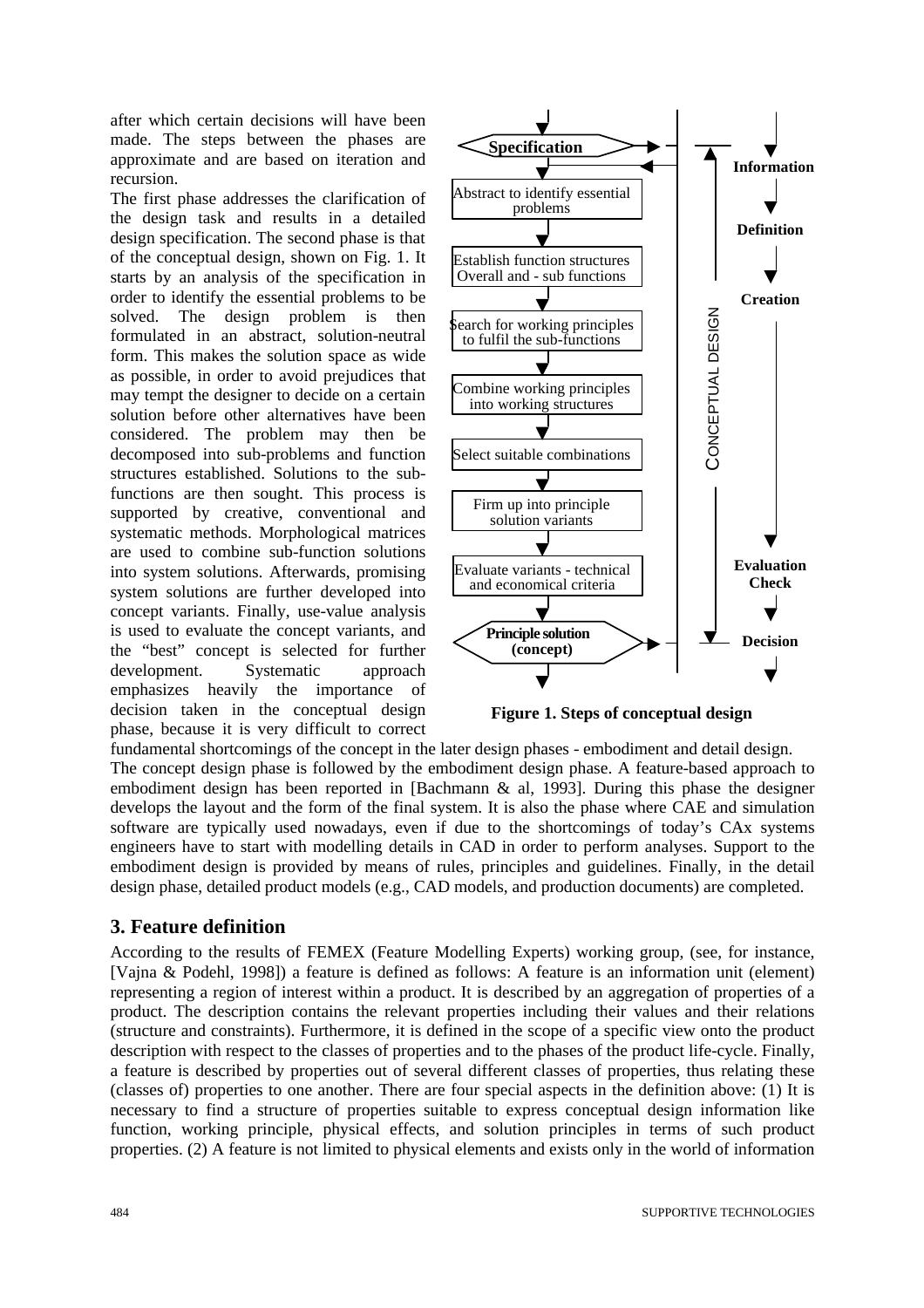models. (3) "Properties" are the base in the definition and at the same time the basic implementation mechanism. (4) "Classes of properties" and "product life-cycle phases" are distinguished in the definition above. Some properties are meaningful in more than one phase, for instance, geometry – in different phenotypes – is considered in nearly every phase of the product life-cycle. The product information expressed in terms of properties aggregated by different features in different application contexts is therefore the key mechanism to integrated product development.

## **3.1 Information in Conceptual Design**

Effective computer support during conceptual phase of design process is obtainable via properly structured information. Due to highly complex and informal data used in this process, feature-based representation seems to be most appropriate to achieve this goal. Following, the basic information units managed in the early phases of the design process are presented and an information structure is discussed for handling these information units that is suitable for implementation purposes.

## *3.1.1 Requirements*

The requirements list results from the very first task clarification phase and describes the general constraints a product has to or should fulfil. An important prerequisite to enable automatic validation of proposed solutions against given requirements is a structured and formalised description of these requirements that has to handle the following information:

#### *Representation of requirements*

- name
- type  $\in \{$ Demand, Wish $\}$
- class  $\in$  {functionality, manufacturability, economy, user / environment}  $\&$  subclass{geometrical, kinematical, forces,
	- energy, material, signal, ..}
- qualitative/quantitative
- properties geometrical {size, height, width, length }

*3.1.2 Product Function*

• operator

In technical systems conversion of energy, material and/or signals is performed. This conversion can be described as flow through the system, where one is the main flow and others, if any, are supporting flows. For the design of a technical system, a clear attitude between the input and output must be defined in form of the function of the system. This function is an abstract formulation of the task. The overall function can often be divided into sub-functions, and function structures can be established. With further sub-division of the sub-functions, basic functions - also called generally valid - can then be recognised. These functions, according to the definition by Rodenacker and Krumhauer (see for instance [Pahl & Beitz, 1996]) are change, vary, connect, channel and store. They represent a conversion of type, magnitude, number, place and time, respectively.

Functions are usually fulfilled by physical, chemical or biological processes, whereas mechanical engineering solutions are based mainly on physical processes. Selected physical effects and the



**Figure 2. Function fulfilled by working principle**.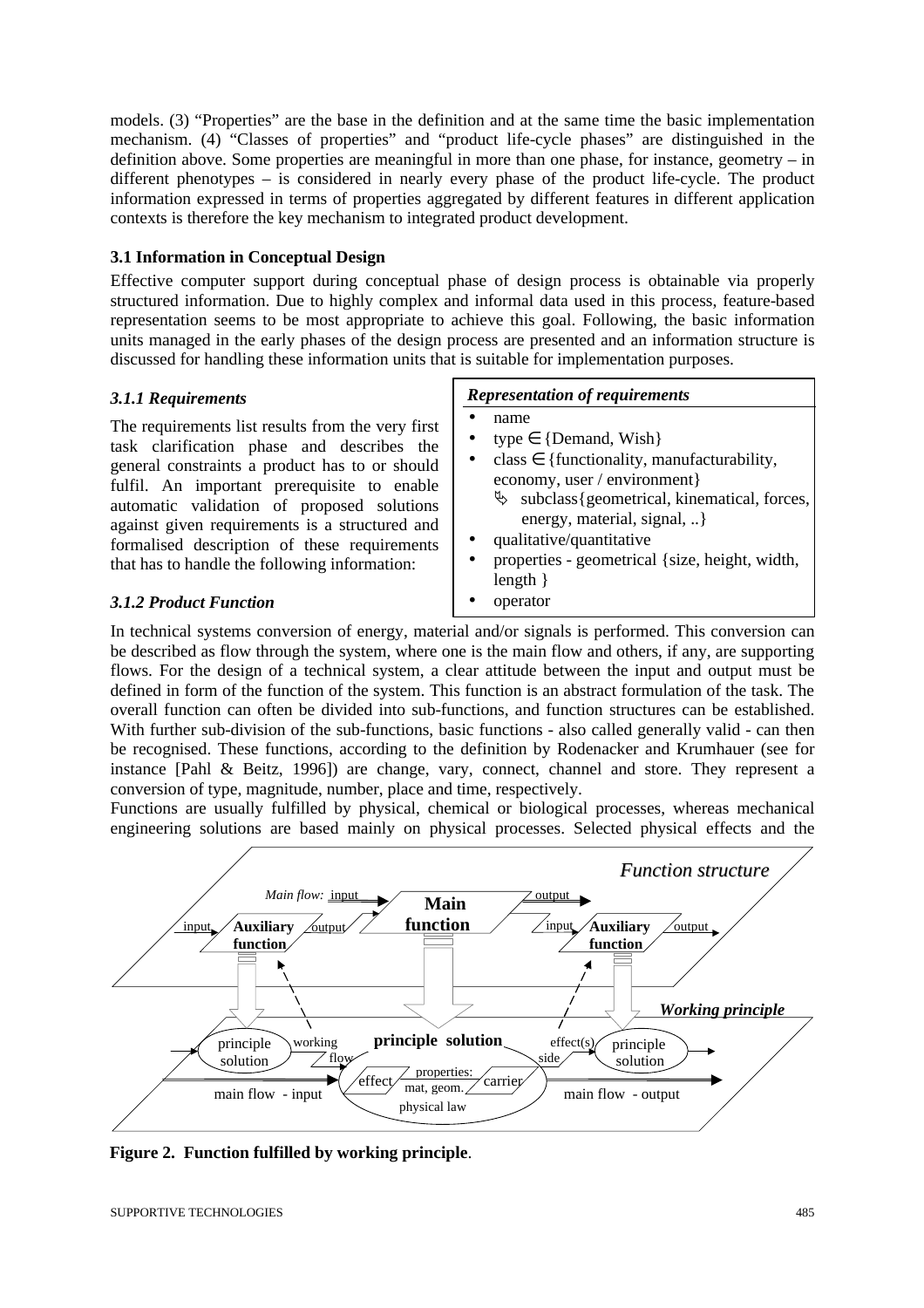determined material and geometric characteristics result in a working principle that fulfils each function. If a function cannot be fulfilled with a simple effect, a structure of effects has to be used instead. In the embodiment design phase qualitative and quantitative parameters such as surfaces, dimensions and material properties are defined according to the physical laws given by the effects.

Figure 2 shows the mapping of a function structure into a working principle. To fulfil the main function of a product, an appropriate principle solution has to be selected. A principle solution is defined by an effect, an effect carrier, properties and physical laws. To perform the main function, auxiliary functions may be needed to supply supporting flows, to eliminate side effects or to meet given requirements Auxiliary functions could be solved by the same or by additional principle solutions. In the functional structure sub-functions therefore have to be related with the principle solutions.

Intuitive, systematic and contradiction-oriented methods are used for searching the solutions for subfunctions taking into account existing solutions. For this, classifications schemes are very useful, as they allow retrieving known solutions according to selected criteria like the type of energy and physical effects: (mechanical, hydraulic, pneumatic, electrical, magnetic, optical, thermal, chemical, nuclear and biological) [Szykman & al, 1999].

Physical effects are realised by the working geometry and by working motions. Working geometry is defined by arrangements of working surfaces. These can be varied in respect of and determined by type, shape, position, size and number. Working motions are determined by type, nature, direction, magnitude and number. Finally, basic material properties are defined by their state (solid, liquid, gaseous, space), their behaviour (rigid, elastic, plastic, viscous), and their form (solid body, grains, powder, dust).

For efficient capturing, storing and retrieving product data on the functional level, we use the following representation of function and function structure.

| <b>Representation of function</b> |                           | <b>Representation of flow</b>                                              |  |  |  |
|-----------------------------------|---------------------------|----------------------------------------------------------------------------|--|--|--|
| Intent - purpose<br>I۰            |                           | • Type{material, energy, signal}                                           |  |  |  |
|                                   | Type (change in){         | • Class{ $main$ , working, side}                                           |  |  |  |
|                                   | Ъ<br>change<br>(type),    | • Orientation {input, output }                                             |  |  |  |
|                                   | Ъ<br>(magnitude),<br>vary | Properties<br>$\bullet$                                                    |  |  |  |
|                                   | Ъ<br>channel<br>(place),  | important material {solid {body, grains, powder, dust }, fluid, gas,       |  |  |  |
|                                   | ₿<br>(number),<br>connect | space }                                                                    |  |  |  |
|                                   | Ъ<br>(time)<br>store      | $\ddot{\phi}$ energy {mechanical, thermal, electrical, magnetic, acoustic, |  |  |  |
| $Class{main, auxiliary}$          |                           | optical, chemical                                                          |  |  |  |
| Flow $\Rightarrow$ reference      |                           | $\ddot{\varphi}$ signal {measure, data, value, control impulse, message, } |  |  |  |

A function structure is a nonempty set of functions and their interrelations.

A feature-based representation scheme for capturing the product function must provide a means of

explicitly modelling the sub-function structure as illustrated in fig. 2. Within such a function model functions are represented by function features, which not only represent the static function information mentioned above, but also carry the knowledge about its intent and its concretisation in terms of principle solutions.

| <b>Representation of function structure</b> |                                    |  |  |
|---------------------------------------------|------------------------------------|--|--|
| $\bullet$                                   | Main function                      |  |  |
| $\bullet$                                   | auxiliary flow(s) and related sub- |  |  |
|                                             | functions                          |  |  |

 $\uparrow$  input/output(value, unit)

## *3.1.3 Principle Solution*

A principle solution consists of a chosen effect and the appropriate effect carrier. Usually, the same effect can generate several principle solutions, depending on material and geometrical properties; for example, the thermal dilatation effect can be combined with a solid body or a fluid as the carrier. The relation between function and principle solution is rarely one to one. Some principle solutions can solve several functions at once, however, a lot of functions cannot be solved by only one principle solution. In this case, a principle solutions structure is needed, which represent the working principle.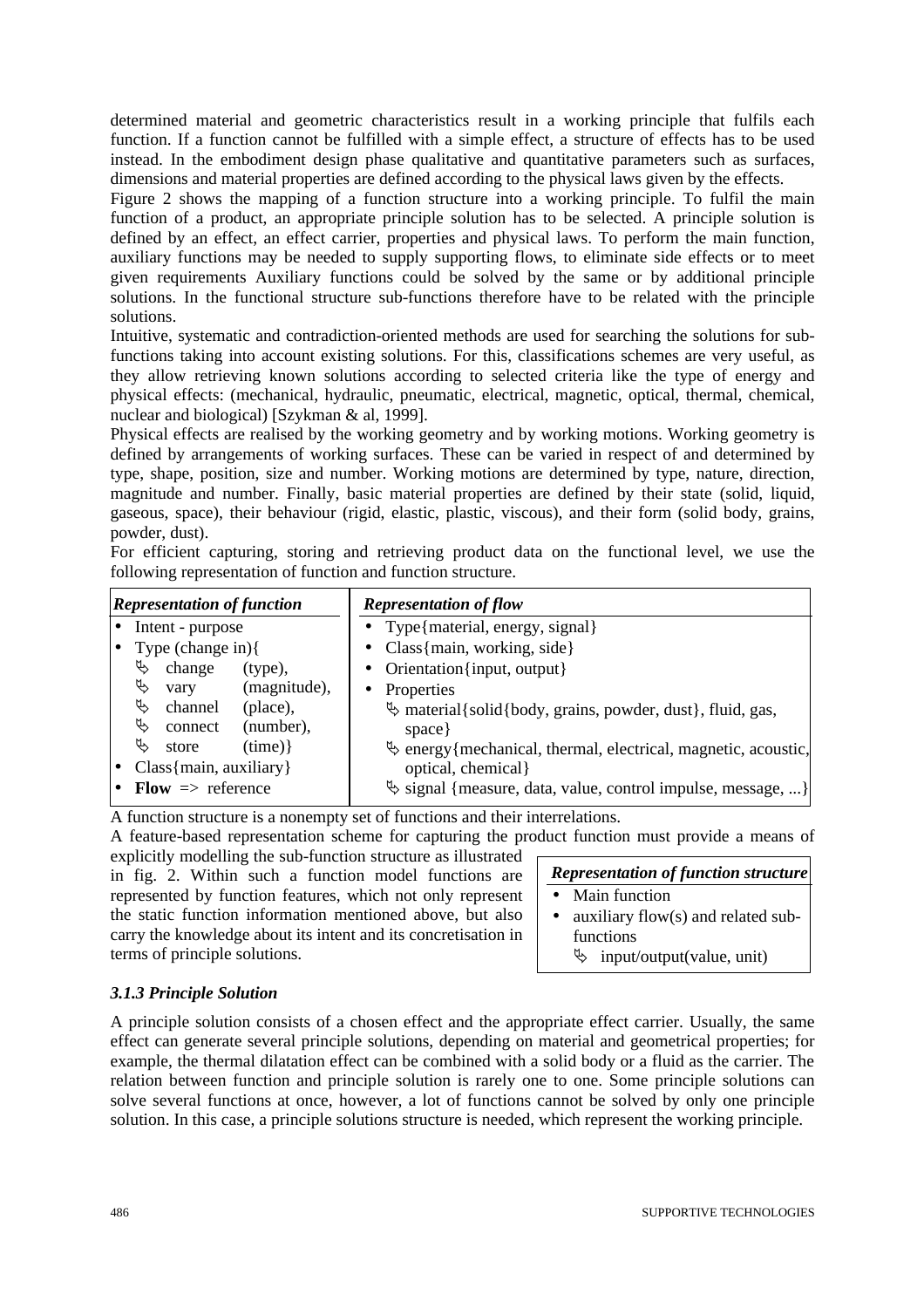As the number of known physical effects is deterministic, some authors have collected related principal solutions for use in a design process [Roth, 1994], [Koller & Kastrup, 1998]. These catalogues of principle solutions are structured appropriately for a computer implementation.

### *3.1.4 Working principle*

An appropriate structure of principle solutions, which fulfils the main function of a product, is a working principle. Together with given requirements, a working principle determines the embodiment of a

# *Representation of principle solution*

**Identification** (name, description, sketch)

- functions
- effect {list of effects for each type}
- type  $\in$  {mechanical, fluid, electrical, optical, ...}
	- $effect carrier \in \{solid, fluid, gas, space\}$ 
		- material and geometrical properties
- input, output
	- (for mechanical effects) type  $\in$  {force, path-volume, speed velocity, acceleration, torque, angular speed, angular acceleration, mass, temperature-heat, time, frequency, amplitude, sound, light, stress, ... material A, mat. B, mat. mixture AB }...
- physical laws describing the relations between the input and output.

product. Due to links/connections to auxiliary functions and a hierarchical structure of data, a working principle describes the principle solutions structure and implicitly also the function structure. Note that auxiliary functions may have a sub-structure themselves.

In the introduced representation scheme the principle solutions and their inter-relationships in terms of input/output parameters and their properties which make up a working principle are kept within a working principle model, where each principle solution is connected to the one or more functions it realises. In this way it is possible to establish a parametric relationship between this working principle model and the function model.

| <b>Representation of working principle</b> |  |  |
|--------------------------------------------|--|--|
|                                            |  |  |

- function to be fulfilled
- principle solution used
- input/output (value, unit)
- auxiliary flow(s) provided by auxiliary function(s), if they are needed
- side flow(s) or effects and the auxiliary functions(s) to handle them

#### *3.1.5 Embodiment*

The embodiment represents the materialisation of a concept where the overall layout of a product is determined. Embodiment is defined by geometrical properties - shapes, and properties of material from which part or parts are built. Both are influenced by a working principle and requirements. Shapes consist of working surfaces, required by working principle and free surfaces. General dimensions are defined either by physical laws governing various effects used in working principles, or from requirements, or by material properties according to a strength and stress analysis, for instance. Usually, the physical realisations of a working principle require more than one part per

| <b>Representation of embodiment</b>            |  |  |  |
|------------------------------------------------|--|--|--|
| working principle                              |  |  |  |
| requirements                                   |  |  |  |
| assemblies / parts                             |  |  |  |
| interrelations/positions<br>Æ,                 |  |  |  |
| ¢,<br>geometrical properties (working and free |  |  |  |
| surfaces, dimensions and material properties   |  |  |  |
| ᡛᡪ<br>calculations (physical laws describing   |  |  |  |
| relations between material and dimensions)     |  |  |  |

solution. Therefore, an assembly model should contain information about embodiment.

Principle solutions, as mentioned above, are defined by effects and effect carriers, where each effect carrier has to be considered as a starting point for detailing the layout of an assembly that, once the design is finished, has to have a representation in the assembly model of a product. Therefore, to capture the assembly information obtained during the embodiment design phase, the assembly model is extended

and related to the working principle solutions model. The extensions are a means of representing the product structure and critical relations between assemblies instantiating the parametric relations between principle solutions, which are either basic functions or physical laws manipulating and controlling the input/output parameters of the functions and their principle solutions, respectively.